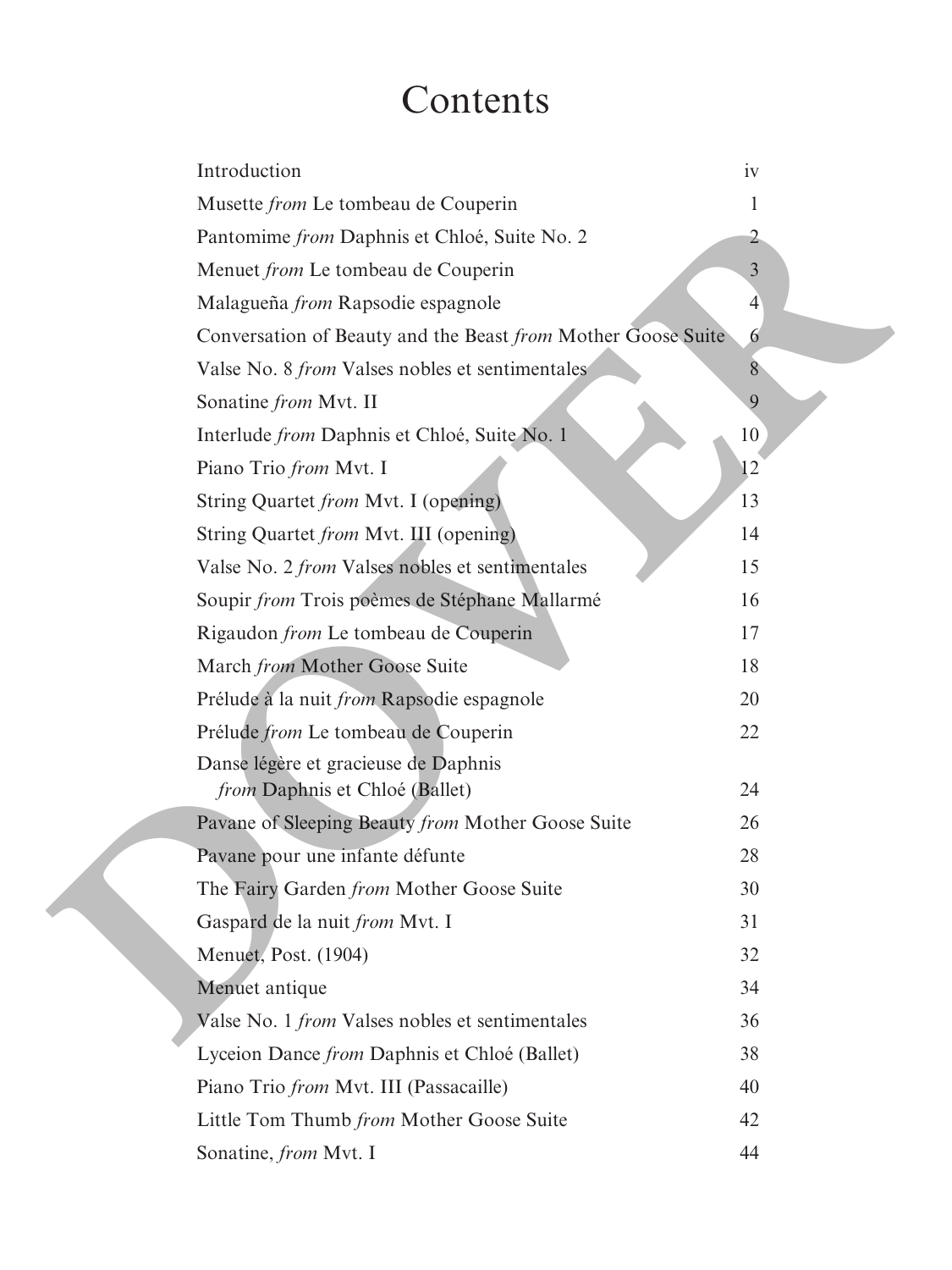## Malagueña *from* Rapsodie espagnole

*Rapsodie espagnole* is a four-movement work based on Spanish themes familiar to Ravel through his Basque heritage. This is the second movement, a dance that derives its name from the Malaga region. The tempo is marked *Assez vif* ("fairly lively") and should be played slightly upbeat.

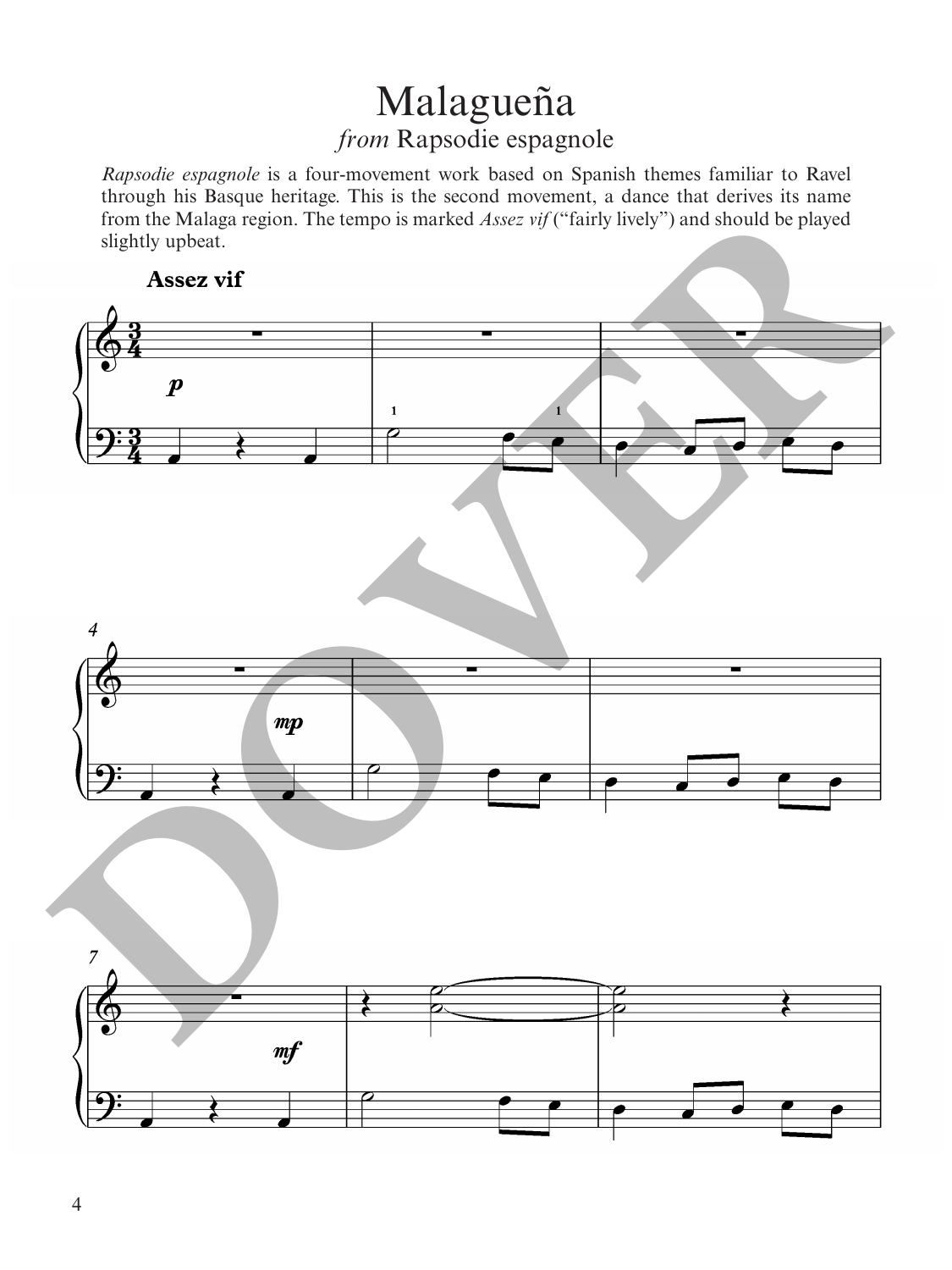



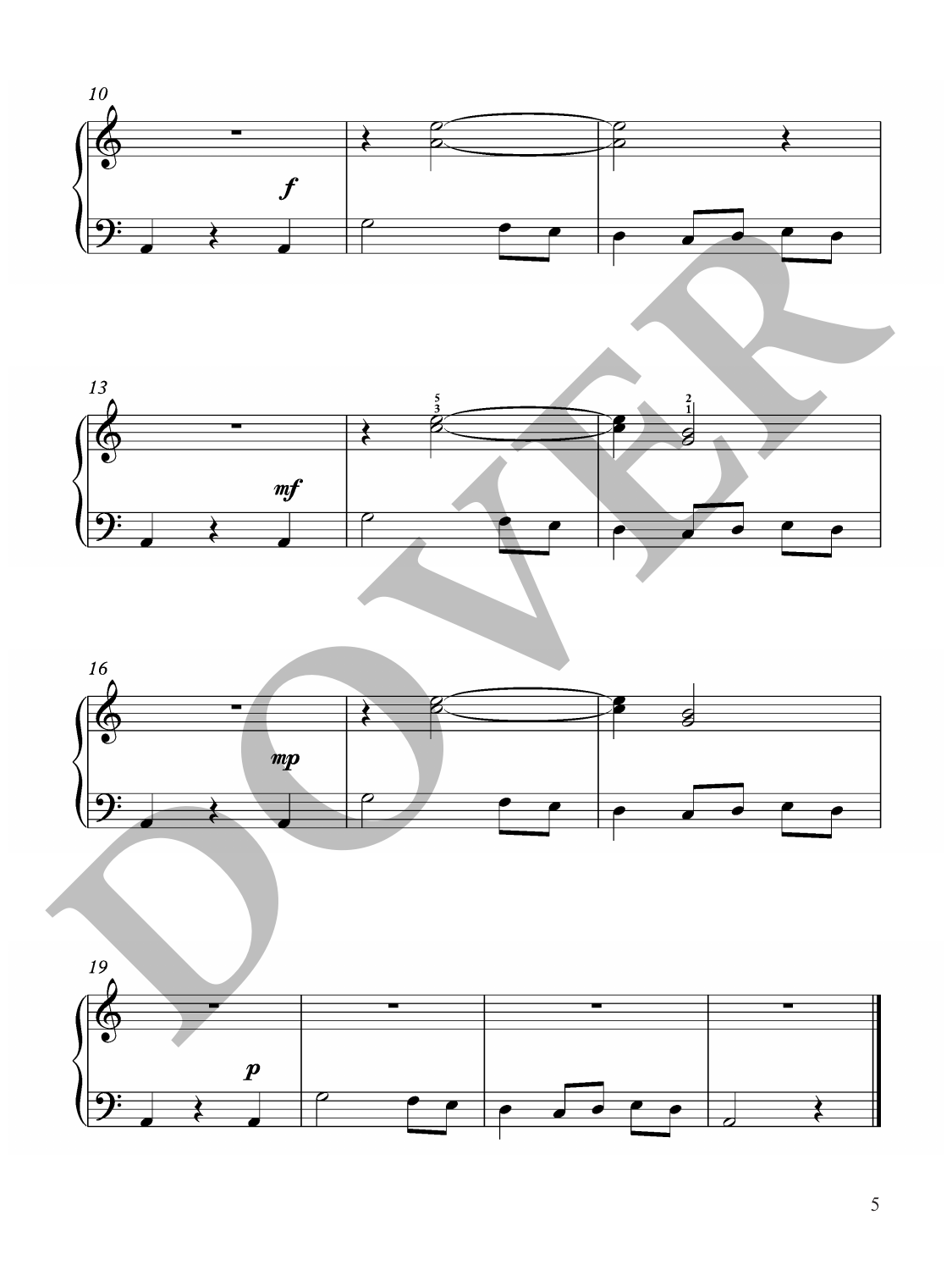## Piano Trio *from* Mvt. III (Passacaille)

Ravel's Piano Trio is one of the composer's most-performed works. He finished it in a rush, as it was the onset of World War I, and Ravel was anxious to volunteer in the army. This movement is to be played *Tres lent* ("Very slowly"), which should allow you to add some lyricism and grace. Play smoothly, and use the extra time you have to look forward in the music.